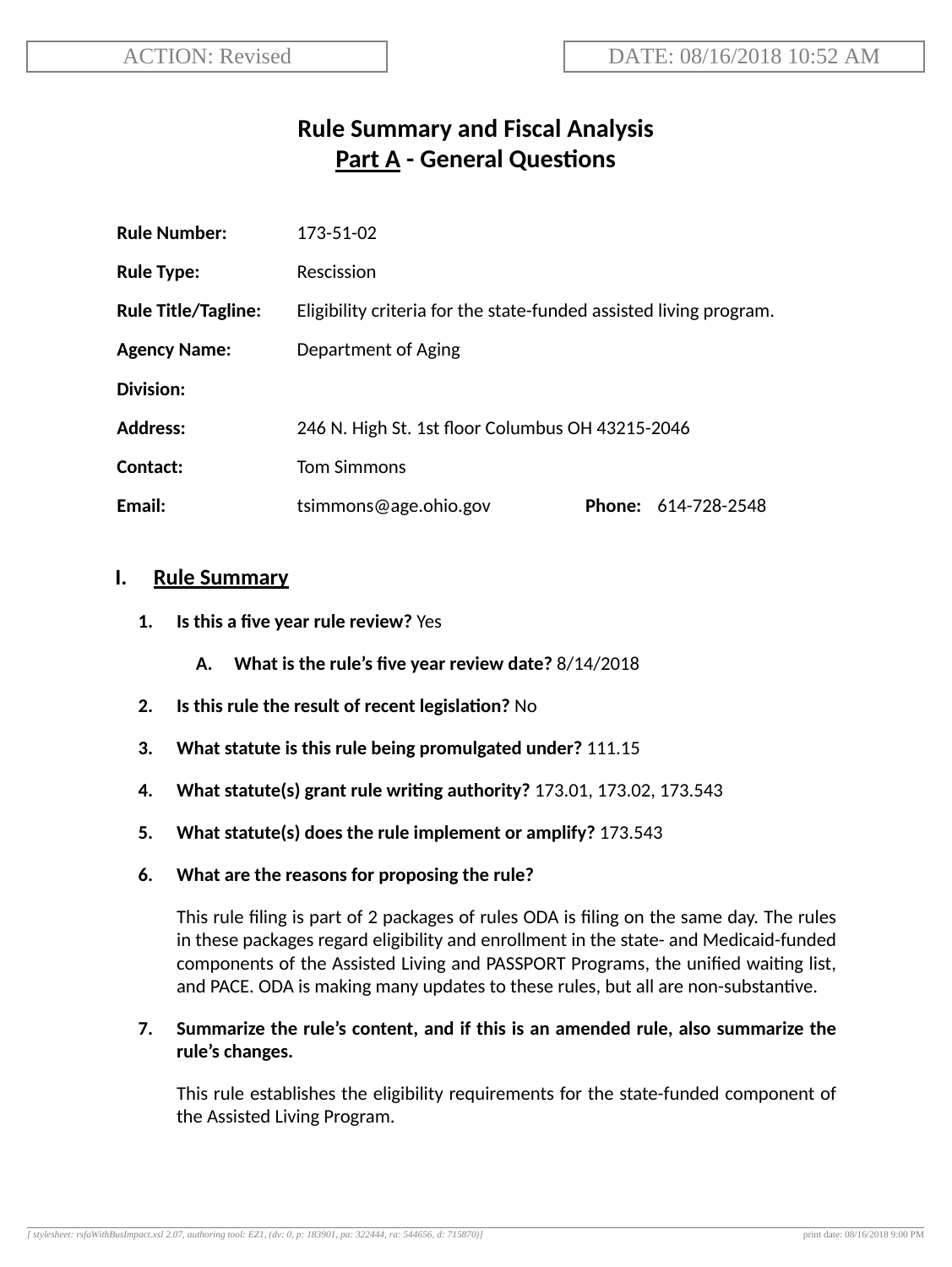ODA proposes to rescind this rule and to, simultaneously, replace it with a proposed new rule. For a list of differences between the current and proposed new rules, please review the RSFA for the proposed new rule.

- **8. Does the rule incorporate material by reference?** Yes
- **9. If the rule incorporates material by reference and the agency claims the material is exempt** pursuant to R.C. 121.71 to 121.76, please explain the basis for the exemption **and how an individual can find the referenced material.** This rule mentions forms that rule 173-51-01 incorporates by reference for the entire chapter. Please see the RSFA for that rule.
- **10. If revising or re-filing the rule, please indicate the changes made in the revised or refiled version of the rule.**

On August 16, 2018, ODA made a revising filing of this rule to upload a revised public hearing notice and to revise this RSFA.

## **II. Fiscal Analysis**

**11. As a result of this proposed rule, please esmate the increase / decrease in revenues** *<u>or* **expenditures** affecting this agency, or the state generally, in the current biennium</u> **or future years. If the proposed rule is likely to have a different fiscal effect in future years, please describe the expected difference and operation.** 

This will have no impact on revenues or expenditures.

\$0.00

After ODA rescinds this rule, ODA estimates there will be no increase/decrease in revenue from what the Ohio General Assembly appropriated to ODA for the biennium in Am. Sub. H. B. 49 (132nd G.A.), especially because ODA will replace this with a substantially-similar new rule.

### 12. What are the estimated costs of compliance for all persons and/or organizations **directly affected by the rule?**

ODA estimates this rule has no cost of compliance for any directly-affected person. It merely lists the eligibility requirements for the state-funded component of the PASSPORT Program. It does not require any person to take any action.